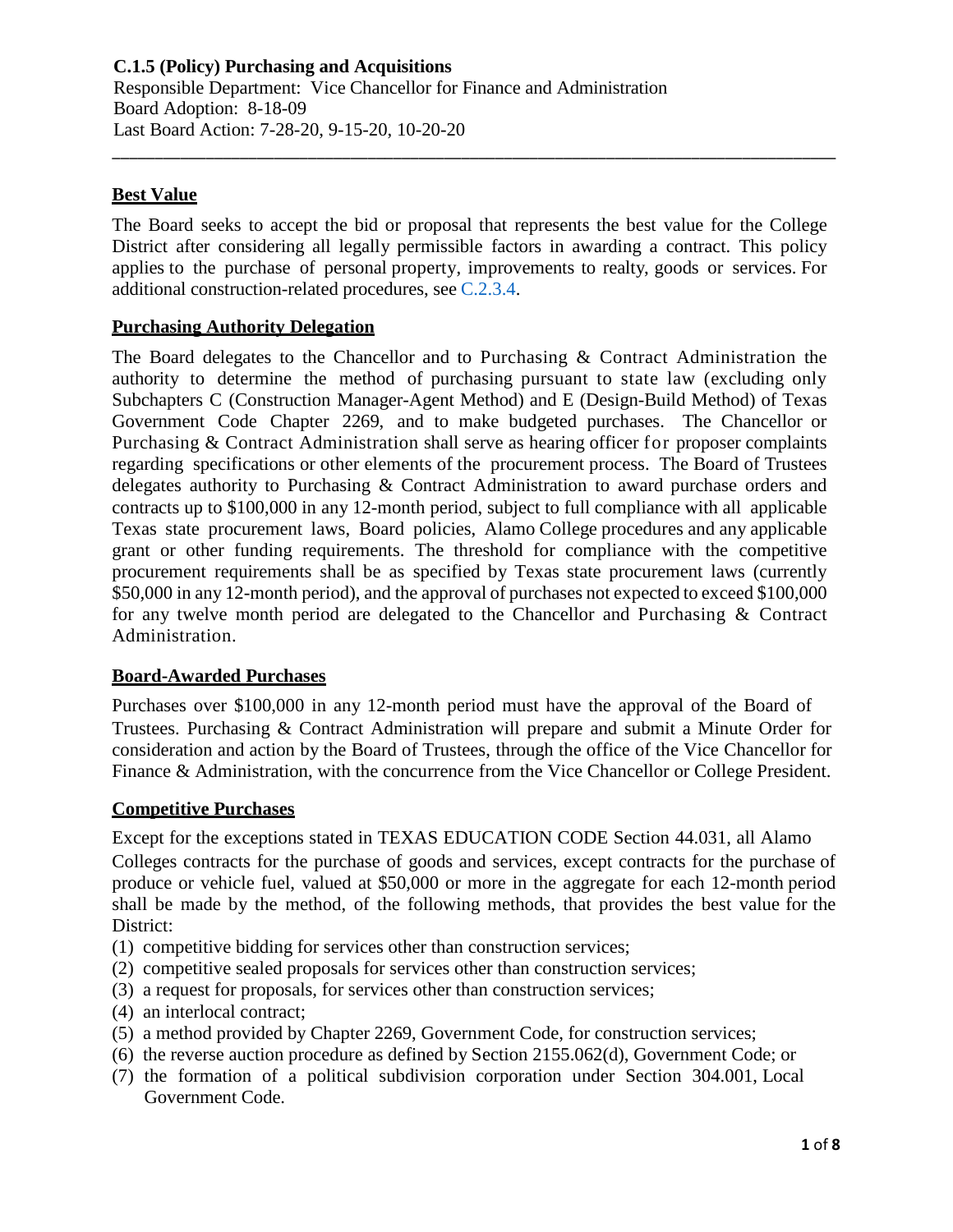## **Competitive Purchase Specifications**

Purchasing & Contract Administration shall ensure that the staff prepares detailed specifications for any competitive purchase, regardless of procurement method.

\_\_\_\_\_\_\_\_\_\_\_\_\_\_\_\_\_\_\_\_\_\_\_\_\_\_\_\_\_\_\_\_\_\_\_\_\_\_\_\_\_\_\_\_\_\_\_\_\_\_\_\_\_\_\_\_\_\_\_\_\_\_\_\_\_\_\_\_\_\_\_\_\_\_\_\_\_\_\_\_\_\_\_\_\_

### **Competitive Procurement Evaluation**

For purchases subject to competitive procurement requirements, the documents soliciting bids or proposals must identify weighted evaluation criteria. These criteria are determined at the discretion of the Purchasing & Contract Administration Department, in consultation with the using department and/or the selection committee, and shall be relevant and material to properly evaluate a bid or proposal. For the purchase of goods and services other than construction and professional services, the evaluation criteria shall include best value concepts, which allow consideration of the overall combination of quality, price and other elements that in total are optimal relative to the needs of Alamo Colleges.

When best value analysis applies, it is District policy that cost should be given as much consideration as is reasonable, balancing price against the technical difficulty or expertise required to develop a bid or proposal for the purchase of General Goods or Services (automobiles, office supplies, tools). Criteria Weighting Guidelines are provided in Table 1.1. With the prior approval of the Vice Chancellor of Finance and Administration, a lesser percentage than listed in Table 1.1 may be applied toward price. The weight afforded to price should only be reduced when there is substantial uncertainty as to the nature of the statement of work or respondents are required to demonstrate extraordinary expertise in formulating and implementing the statement of work for the purchase of Specialized Goods or Highly Complex Services (software, financial services, banking services).

After considering price, Alamo Colleges may utilize, other than for construction, any of the following evaluation criteria in the tables below.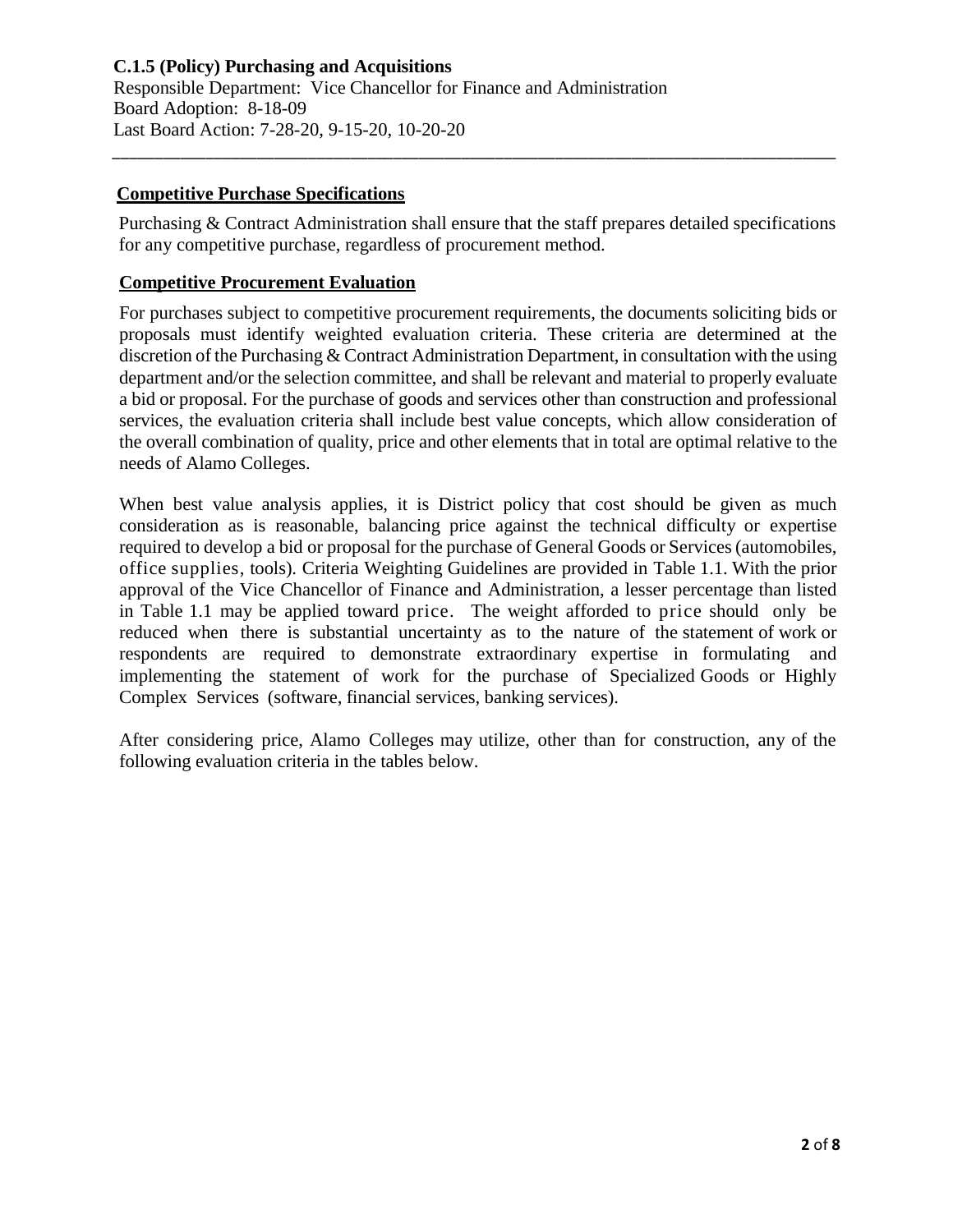### **C.1.5 (Policy) Purchasing and Acquisitions**

Responsible Department: Vice Chancellor for Finance and Administration Board Adoption: 8-18-09 Last Board Action: 7-28-20, 9-15-20, 10-20-20

| <b>TABLE 1.1: CRITERIA</b><br><b>WEIGHTING GUIDELINES</b><br><b>(EXCLUDING</b><br><b>CONSTRUCTION)</b>                                                                                                          | Select from the<br>suggested evaluation<br>point ranges for the<br>purchase of General<br><b>Goods or Services</b> | Select from the<br>suggested evaluation<br>point ranges for the<br>purchase of<br><b>Specialized Goods or</b><br><b>Highly Complex</b><br><b>Services</b> |
|-----------------------------------------------------------------------------------------------------------------------------------------------------------------------------------------------------------------|--------------------------------------------------------------------------------------------------------------------|-----------------------------------------------------------------------------------------------------------------------------------------------------------|
| Purchase price.                                                                                                                                                                                                 | 30-80                                                                                                              | 20-50                                                                                                                                                     |
| Reputation of the vendor and of the<br>vendor's goods or services.                                                                                                                                              | $0 - 10$                                                                                                           | $0 - 10$                                                                                                                                                  |
| Quality of vendor's goods and<br>services.                                                                                                                                                                      | $0 - 20$                                                                                                           | $20 - 30$                                                                                                                                                 |
| The extent to which the goods or<br>services meet the district's needs.                                                                                                                                         | $20 - 30$                                                                                                          | $20 - 30$                                                                                                                                                 |
| The vendor's past relationship<br>with the district.                                                                                                                                                            | $0 - 10$                                                                                                           | $0 - 10$                                                                                                                                                  |
| The impact on the ability of the<br>district to comply with laws and<br>rules relating to historically<br>underutilized businesses.                                                                             | (currently no laws exist)                                                                                          | (currently no laws exist)                                                                                                                                 |
| Total long-term cost to the district<br>to acquire the vendor's goods or<br>services.                                                                                                                           | $0 - 10$                                                                                                           | $0 - 30$                                                                                                                                                  |
| Any other relevant factor<br>specifically listed in the request for<br>bids or proposals, including the<br>Small, Minority, Women, Veteran<br><b>Business Enterprise (SMWVBE)</b><br><b>Subcontracting Plan</b> | $0 - 20$                                                                                                           | $0 - 30$                                                                                                                                                  |
| Whether the vendor or the<br>vendor's ultimate parent company<br>or majority owner: (A) has its<br>principal place of business in this<br>state; or (B) employs at least 500<br>persons in this state.          | $0 - 10$                                                                                                           | $0 - 10$                                                                                                                                                  |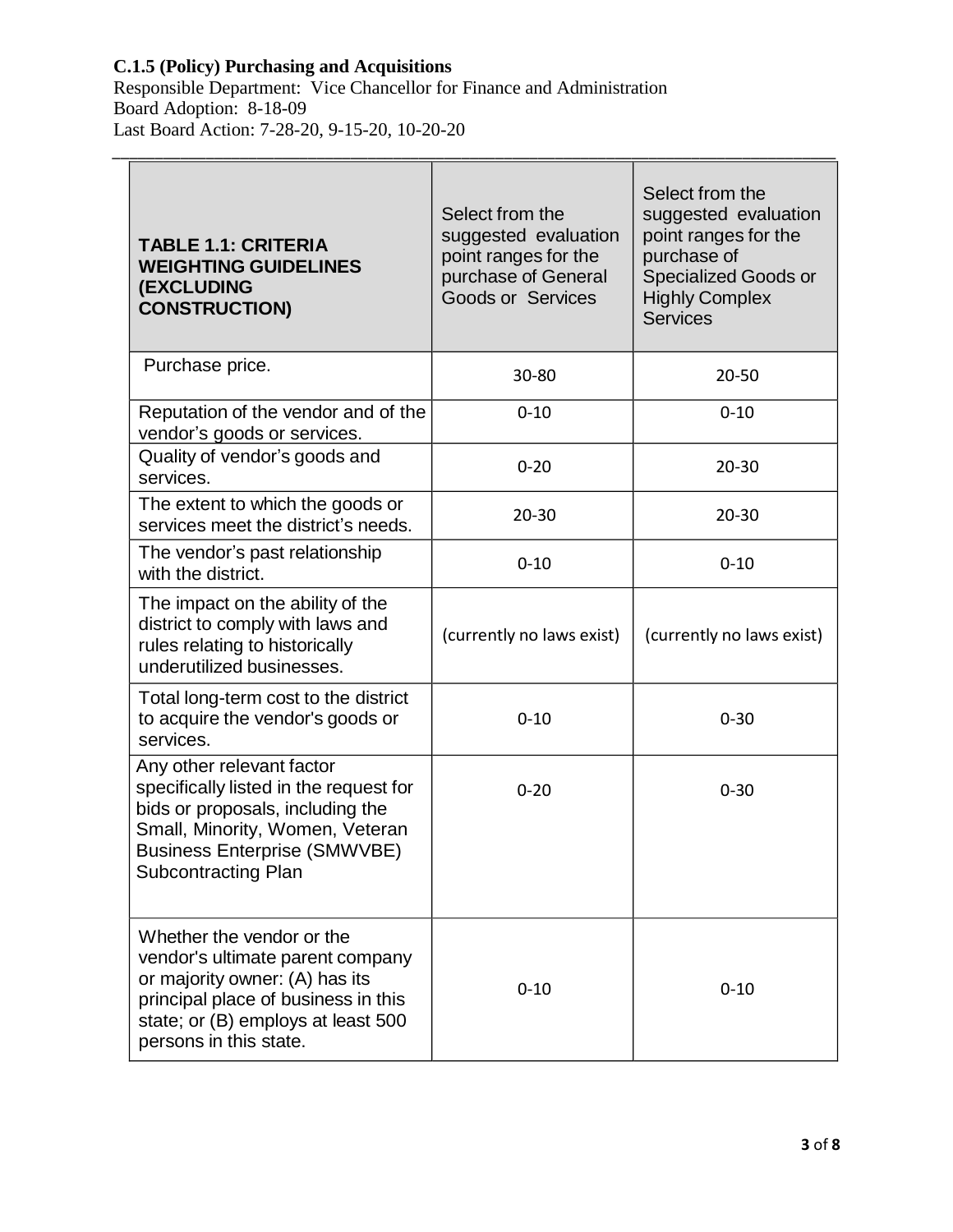The listed criteria are the only criteria that may be considered by the College District in its decision to award a contract. The College District may apply one, some, or all of the criteria, but it may not completely ignore them.

\_\_\_\_\_\_\_\_\_\_\_\_\_\_\_\_\_\_\_\_\_\_\_\_\_\_\_\_\_\_\_\_\_\_\_\_\_\_\_\_\_\_\_\_\_\_\_\_\_\_\_\_\_\_\_\_\_\_\_\_\_\_\_\_\_\_\_\_\_\_\_\_\_\_\_\_\_\_\_\_\_\_\_\_\_

For construction procurement, the College District will follow the procedures required by law, which presently appear at Texas Government Code Chapter 2269. The Board has authorized, and delegated to the Chancellor its authority to select from amongst, the following construction methods for any particular construction project: Competitive Bidding; Competitive Sealed Proposal; Construction Manager-at-Risk; and Job Order Contracting. The chancellor is authorized to sub-delegate the authority of law, presently set forth at Section 2269.55.

### **Sole Source Purchases**

Without complying with requirements for Competitive Purchases in this policy, Alamo Colleges may purchase an item that is available from only one source, including:

- (1) an item for which competition is precluded because of the existence of a patent, copyright, secret process, or monopoly;
- (2) a film, manuscript, or book;
- (3) a utility service, including electricity, gas, or water; and
- (4) a captive replacement part or component for equipment.

The Sole Source purchase exceptions do not apply to mainframe data-processing equipment and peripheral attachments with a single-item purchase price in excess of \$15,000.

### **Professional Services**

The competitive procurement requirements do not apply to a contract for professional services rendered, including services of an architect, attorney, certified public accountant, engineer, or fiscal agent. Alamo Colleges may, at its option, contract for professional services rendered by a financial consultant or a technology consultant in the manner provided by Section 2254.003, Government Code, in lieu of the methods provided. Professional services are not exclusively defined by TEXAS EDUCATION CODE Section 44.031 or TEXAS GOVERNMENT CODE Chapter 2254, and the contracting requirements of that latter section apply only to the professions therein listed, those being:

- (i) accounting; (ii) architecture; (iii) landscape architecture; (iv) land surveying; (v) medicine; (vi) optometry; (vii) professional engineering; (viii) real estate appraising; or
- (ix) professional nursing.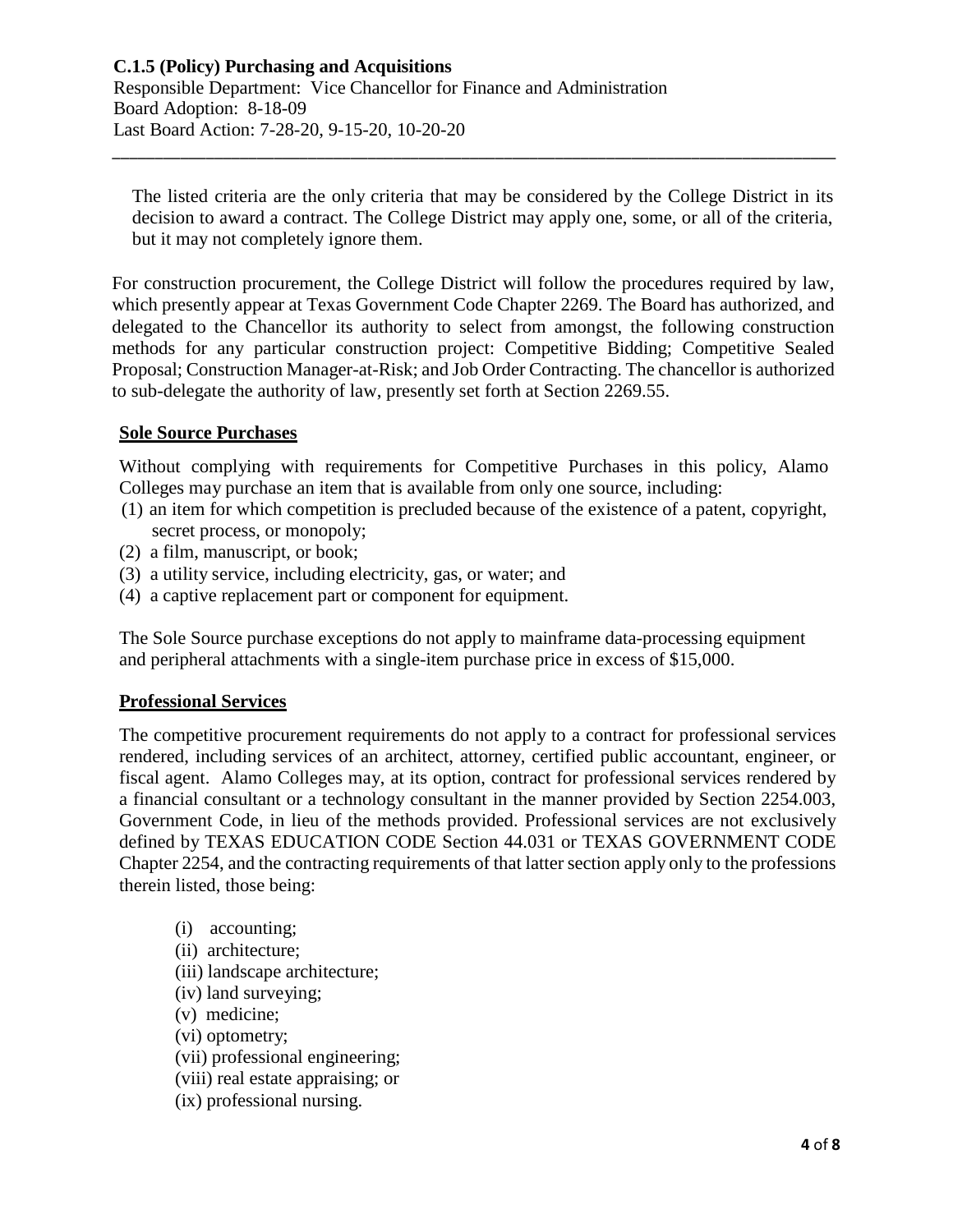## **C.1.5 (Policy) Purchasing and Acquisitions** Responsible Department: Vice Chancellor for Finance and Administration Board Adoption: 8-18-09 Last Board Action: 7-28-20, 9-15-20, 10-20-20

## **Receipt of Electronic Bid or Proposal Responses**

Purchasing & Contract Administration shall adhere to rules to ensure security and confidentiality for receiving Bids or Proposal through electronic transmission pursuant to Texas Education Code Section 44.0313, which shall ensure that the electronic bids or proposals remain effectively unopened until the time identified within the solicitation. Purchasing and Contract Administration shall determine the circumstances under which paper responses will be accepted consistent with the requirements of applicable law.

\_\_\_\_\_\_\_\_\_\_\_\_\_\_\_\_\_\_\_\_\_\_\_\_\_\_\_\_\_\_\_\_\_\_\_\_\_\_\_\_\_\_\_\_\_\_\_\_\_\_\_\_\_\_\_\_\_\_\_\_\_\_\_\_\_\_\_\_\_\_\_\_\_\_\_\_\_\_\_\_\_\_\_\_\_

### **Change Orders**

If a change in plans or specifications is necessary after the performance of a contract is begun or if it is necessary to decrease or increase the quantity of work to be performed or of materials, equipment, or supplies to be furnished, Purchasing & Contract Administration may approve change orders making the changes. The total contract price may not be increased because of the changes unless additional money for increased costs is in the budget for that purpose from available money or is provided for by the authorization of the issuance of time warrants.

Purchases or contracts approved by the Board with an amount of \$100,000 - \$500,000: Purchasing & Contract Administration is delegated authority to change executed purchase orders or contracts, except that prior Board approval is required for any change order or amendment providing for an increased District financial commitment that causes the total of all increases since the original or most recent Board-approved amount to be exceeded by 25 percent or more. These principles shall not apply only if authority to exceed the approved amount is expressly delegated by the Board or an exception is expressly adopted by the Board for that contract.

### Purchases or contracts approved by the Board with an amount exceeding \$500,000:

Purchasing & Contract Administration is delegated authority to change executed purchase orders or contracts, except that prior Board approval is required for any change orders or amendment providing for an increased District financial commitment that causes the total of all increases since the original or most recent Board-approved amount to be exceeded by \$100,000 or more. These principles shall not apply only if authority to exceed the approved amount is expressly delegated by the Board or an exception is expressly adopted by the Board for that contract.

A contract with an original contract price of \$1 million or more may not be increased by more than 25 percent without a redetermination of whether competitive procurement must be performed. If a change order for a contract with an original contract price of less than \$1 million increases the contract amount to \$1 million or more, the total of the subsequent change orders may not increase the revised contract amount by more than 25 percent of the original contract price. Board delegation, exception or approval is not sufficient under these circumstances.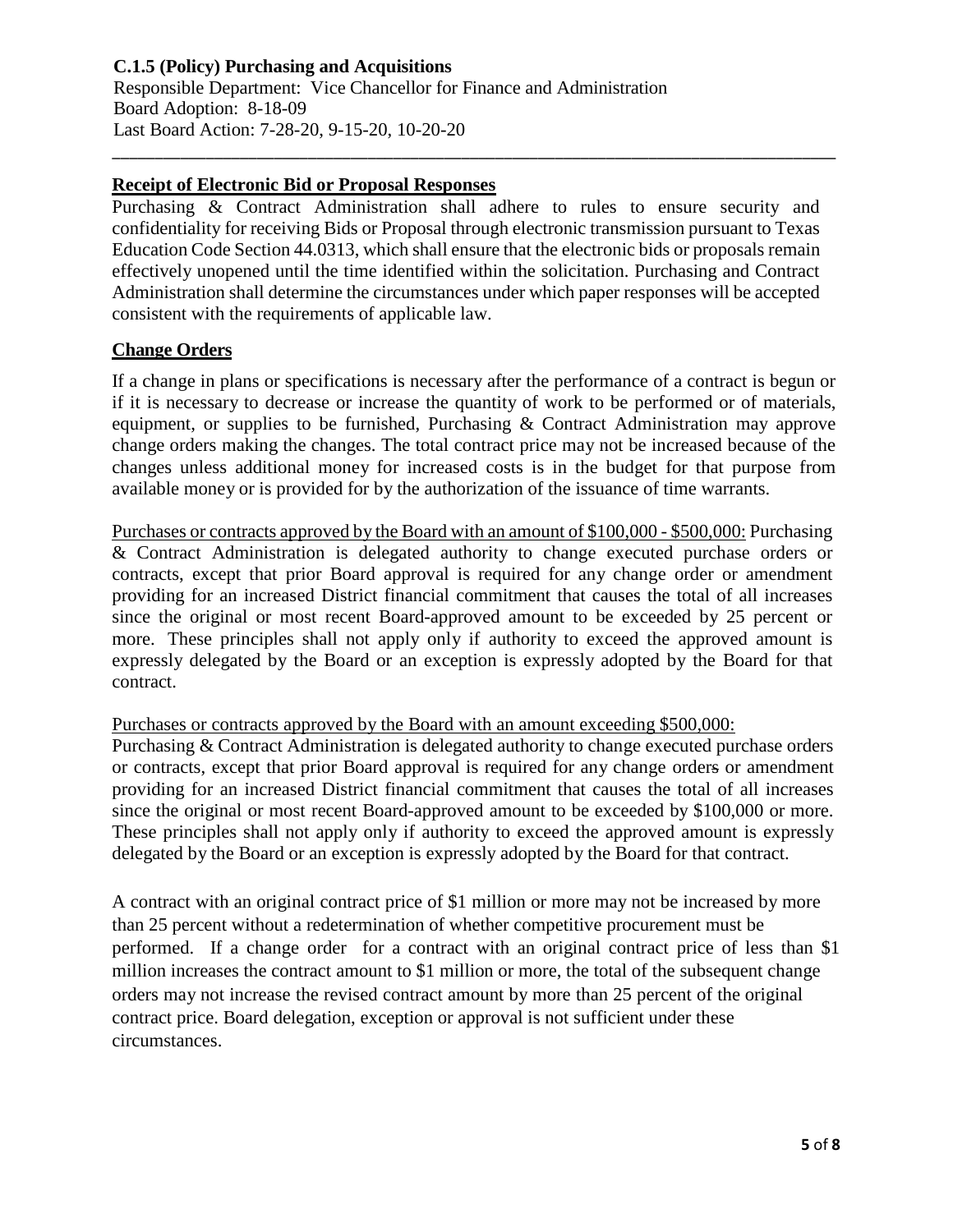### **Communication with Contractors, Consultants, and Other Vendors**

From the date the project is approved for publication until a contract is executed, no College District Board member or employee other than authorized Purchasing & Contract Administration personnel shall communicate with potential contractors, consultants, or other vendors (referred to collectively as potential proposers/bidders) who are interested in, or in the view of a reasonable person situated similarly to the potential proposer/bidder, might reasonably become interested in, any non-construction competitive procurement opportunity. Rules governing communication for construction-related procurement opportunities are found in [C.2.3.4.](https://www.alamo.edu/siteassets/district/about-us/leadership/board-of-trustees/policies-pdfs/section-c/c.2.3.4-procedure.pdf)

\_\_\_\_\_\_\_\_\_\_\_\_\_\_\_\_\_\_\_\_\_\_\_\_\_\_\_\_\_\_\_\_\_\_\_\_\_\_\_\_\_\_\_\_\_\_\_\_\_\_\_\_\_\_\_\_\_\_\_\_\_\_\_\_\_\_\_\_\_\_\_\_\_\_\_\_\_\_\_\_\_\_\_\_\_

#### **Responsibility for Debts**

The Board shall assume responsibility for debts incurred in the name of the College District so long as those debts are for purchases made in accordance with adopted Board Policy and current administrative procedures. Persons making unauthorized purchases may be responsible for all such debts.

#### **Authorized Purchases**

Unless state law or Board policy requires the Board to make or approve a purchase, authorized College District employees in charge of a department or college budget may requisition Purchasing & Contract Administration to purchase items included in their approved budget, in accordance with administrative procedures.

### **Exclusive Purchase Commitments & Contract Execution Authority**

All purchase commitments shall be memorialized by the Chancellor or Purchasing & Contract Administration on a properly drawn and issued purchase order or agreement approved in accordance with administrative procedures. Purchasing & Contract Administration is delegated exclusive signature authority for all vendor transaction agreements, other than the retention and compensation of outside counsel by the Office of Legal Services as provided for in Policy [B.7.2.](https://www.alamo.edu/siteassets/district/about-us/leadership/board-of-trustees/policies-pdfs/section-b/b.7.2-policy.pdf) Centralizing the contract signature authority for vendor purchases and agreements will reasonably assure the reliability of reporting, effectiveness, and compliance with applicable laws and policies.

#### **Emergency Purchases**

Emergency purchases as defined by Texas Education Code 44.031(h) must be approved by the Chancellor or Purchasing & Contract Administration prior to award and processed to ensure all requirements are met. All such purchases shall be presented to the Board of Trustees for ratification.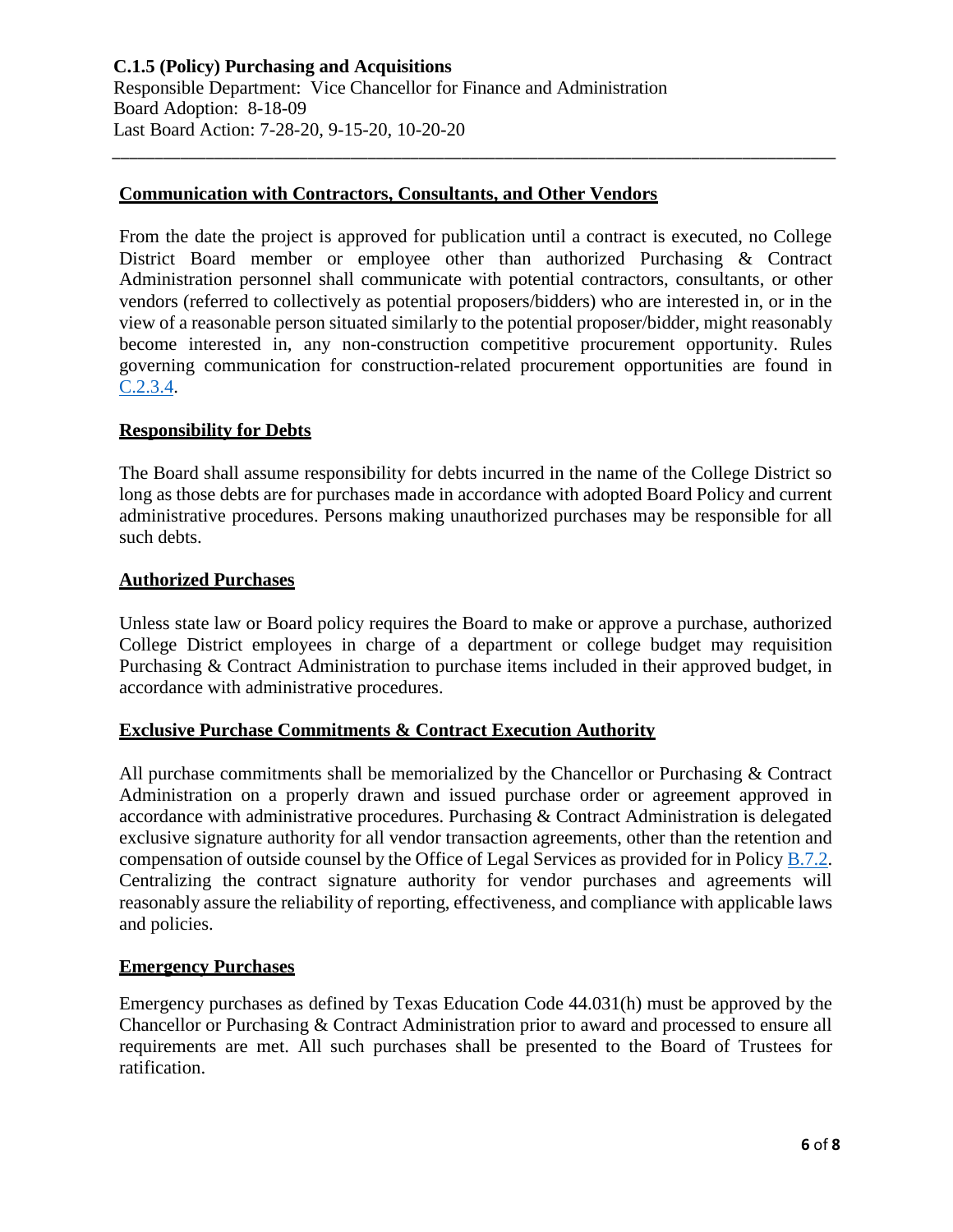## **State and Cooperative Purchases**

The Board authorizes the Chancellor or Purchasing & Contract Administration to approve state and cooperative contract purchases. Purchasing & Contract Administration shall report each such purchase of \$100,000 or more to the Board on a monthly basis.

\_\_\_\_\_\_\_\_\_\_\_\_\_\_\_\_\_\_\_\_\_\_\_\_\_\_\_\_\_\_\_\_\_\_\_\_\_\_\_\_\_\_\_\_\_\_\_\_\_\_\_\_\_\_\_\_\_\_\_\_\_\_\_\_\_\_\_\_\_\_\_\_\_\_\_\_\_\_\_\_\_\_\_\_\_

## **Verifying Purchases**

The Purchasing & Contract Administration shall establish procedures regarding the manner of verifying the quality, quantity, and physical condition of the materials received so that approval for payment may be established.

### **Detailed Purchasing Procedures**

The Purchasing & Contract Administration shall supplement this policy with detailed purchasing procedures and instructions.

## **Small, Minority, Women, and/or Veteran-Owned Business Enterprises Program (SMWVBE)**

It is the policy of Alamo Colleges to encourage the use of Small, Minority, Women, and/or Veteran-Owned Business Enterprises as herein below defined to assist in the implementation of this policy through race, ethnicity, and gender-neutral means. The purpose of this program is to ensure that SMWVBE's are provided the maximum practicable opportunity to participate in all purchasing and contracting opportunities.

"SMWVBE" means a company with a certification designation from an authorized certification a gen c y as a small, minority or a woman group certification, such as a Historically Underutilized Business (HUB), or Minority Business Enterprise (MBE), or Women Business Enterprise (WBE), Small Business Enterprise (SBE), and/or Veteran Business Enterprise (VBE).

The Vice Chancellor for Finance and Administration will establish the Alamo Colleges Aspirational Goal for the SMWVBE Program based on an analysis of projected annual purchases and a survey of available SMWVBEs registered with the Alamo Colleges and/or the South Central Texas Certification Agency. The primary means for achieving the Aspirational Goal will be through race- and gender-neutral principles.

The SMWVBE Aspirational Goal will be reviewed annually by the SMWVBE Program Office. Any recommendations for adjustment will be submitted to the Vice Chancellor for Finance and Administration approval. Progress towards the Aspirational Goal will be reported annually to the Board of Trustees.